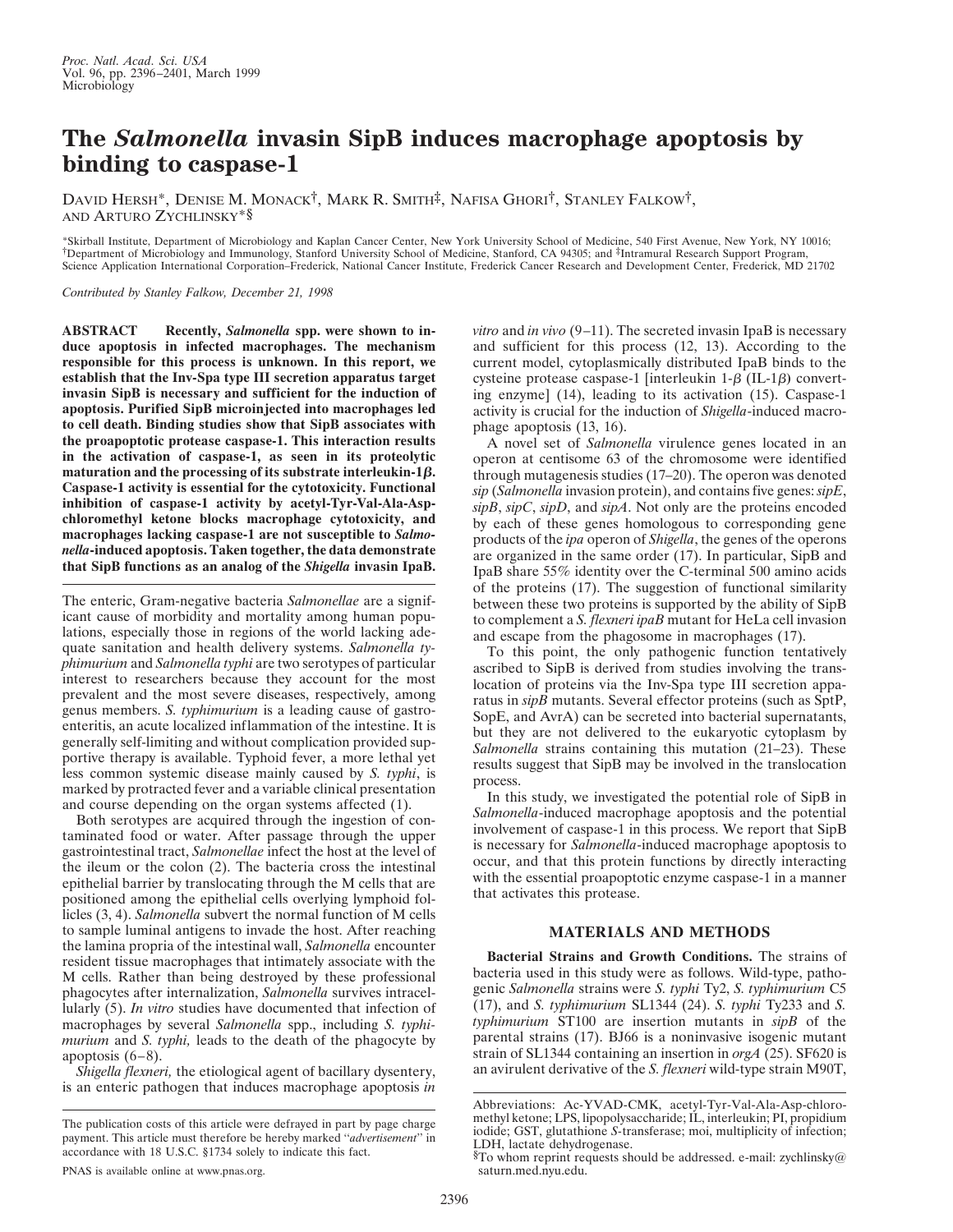which contains a nonpolar deletion mutant of the *ipaB* gene (26).

*S. typhi sipB* was amplified by PCR and a FLAG epitope tag  $(N-DYKDDDDK-C)$  was included at the 3' end of  $sipB$ . The PCR product was ligated into the vector pUC19 using *Pst*I and *Xba*I sites (pFSipB).

*Salmonella* strains were grown overnight without agitation in LB medium supplemented with 139 mM NaCl at 37°C. The day of the assay, bacteria were subcultured into LB broth  $+$  NaCl and grown for 3 hr at 37°C. The *Shigella* strains were grown with aeration in tryptic soy broth at 37°C. Antibiotics were used at the following concentrations: ampicillin, 100  $\mu$ g/ml; kanamycin, 10  $\mu$ g/ml.

**Cytotoxicity Assays.** Murine macrophages were seeded onto a 96-well plate at a density of  $2 \times 10^4$  cells per well and incubated overnight at 37°C. Before infection with the bacteria, the medium was replaced with serum-free RPMI 1640 medium. Infection of cells with *Shigella* and *Salmonella* was done as described (27), by spinning bacteria of 100:1 multiplicity of infection (moi), unless otherwise stated, onto the cells (600  $\times$  *g* for 10 min) followed by incubation at 37°C. After 30 min of incubation, gentamycin (90  $\mu$ g/ml) was added to kill extracellular bacteria. At the indicated time points during the infections, culture supernatants were collected for analysis as the experimental release samples. Cytotoxicity was quantified colorimetrically with the CytoTox96 lactate dehydrogenase (LDH)-release kit (Promega). The percentage of cytotoxicity was calculated with the formula:  $100 \times$  [(experimental release  $-$  spontaneous release)/(total release  $-$  spontaneous release)], in which spontaneous release is the amount of LDH activity in the supernatant of uninfected cells and total release is the activity in macrophage lysates.

**Caspase-1 Inhibitor Studies.** RAW264.7 macrophages were incubated with 50  $\mu$ M acetyl-Tyr-Val-Ala-Asp-chloromethyl ketone (Ac-YVAD-CMK; Bachem Bioscience, King of Prussia, PA) 1 hr before infection. Infection of the macrophages was as described earlier. Culture supernatants were assayed for the release of LDH at 4 hr postinfection.

**Microinjection Assay.** The microinjection experiments were performed as described (28). Briefly, peritoneal macrophages were isolated from mice and plated onto glass coverslips in RPMI 1640 medium (GIBCO/BRL, Gaithersburg, MD) supplemented with 10% fetal calf serum, 2 mM glutamine, and 50  $\mu$ g/ml each penicillin/streptomycin (complete medium). The cells were incubated at 37°C for 3–8 hr then washed with PBS. Samples were loaded into glass capillary micropipets made with an automatic P80/PC micropipet puller (Sutter Instruments.). A specific area on the coverslip was scratched to localize the injection area, and a monolayer of macrophages in this area was microinjected (0.3–0.7  $\times$  10<sup>-11</sup> ml per cell) with coded samples (750  $\mu$ g protein/ml) by using an Eppendorf microinjection system. After microinjection, cells were incubated at 37°C for 4–6 hr and living cells were stained with 1  $\mu$ M propidium iodide (PI)/PBS. Every microinjected cell was identified and scored for PI uptake into the nucleus. No background killing within the macrophage monolayer was observed because of the mechanical manipulations from the injection equipment, as controlled by injecting PBS. The glutathione *S*-transferase (GST) sample controlled for the presence of this peptide in the GST fusion proteins.

**Immunocytochemistry.** Indirect immunofluorescence studies were performed as follows: RAW264.7 macrophages were seeded onto 22-cm glass coverslips in 35-mm tissue culture dishes at a density of  $5 \times 10^5$  per dish and incubated overnight at 37°C. Cells were infected by spinning bacteria at 100:1 moi  $(600 \times g$  for 10 min) onto them and then incubation at 37<sup>o</sup>C. At the time point, cells were washed with PBS, fixed with 4% paraformaldehyde/PBS, quenched with  $0.1$  M glycine/PBS, permeabilized with cold acetone, blocked with normal goat serum, and then incubated with anti-FLAG M2 Antibody

(Eastman Kodak) + RNase A (1 mg/ml). Cells were then blocked again, incubated with an anti-mouse secondary antibody conjugated to fluorescein, and lastly, incubated with PI before mounting on glass slides for analysis by confocal microscopy (Molecular Dynamics). For immunoelectron microscopy, RAW264.7 macrophages were infected with *S. typhi* Ty233/pFSipB or Ty233/pSipB for 40 min followed by fixation with a 2% formaldehyde and 1% glutaraldehyde mixture for 35 min on ice. The samples were dehydrated by incubations in a graded ethanol series and then infiltrated with graded lowicryl white series. The samples were incubated at 55<sup>o</sup>C on a rotator until polymerization at 50°C. Sections (70 nm) were blocked with 2% BSA and then incubated with the anti-FLAG mAb (1:250) for 1 hr. Samples were then incubated with anti-mouse IgG conjugated to 10-nm gold particles (BBInternational) for 30 min followed by stainings with  $1\%$  uranyl acetate for 3 min and lead citrate for 30 sec. Samples were analyzed on a CM12 Philips Transmission electron microscope. Images are presented as the original and a version modified by using PHO-TOSHOP (Adobe Systems, Mountain View, CA) in which the background intensity has been decreased and individual gold particles are highlighted.

**Maturation Assays.** C57BL/6 mice were injected i.p. with 1 ml of thioglycolate medium (GIBCO/BRL) 4 days before they were killed. Macrophages were harvested by peritoneal lavage with cold, sterile PBS, washed in RPMI 1640 medium, plated at a density of  $5 \times 10^5$  onto 24-well plates in RPMI complete medium, and then incubated at 37°C for 3 hr. The adherent cells were washed three times with media and then activated overnight by culture media containing  $1 \mu g/ml$  phenol-water purified *S. flexneri* 1A lipopolysaccharide (LPS) (Sigma). The cells were then washed with serum-free media before infection with indicated bacteria. Gentamycin (90  $\mu$ g/ml) was added to cell cultures infected for  $>30$  min. Lysates of infected cells were cleared by centrifugation, and then analyzed by SDS/ PAGE followed by transfer to nitrocellulose and immunoblotting (29). Caspase-1 and IL-1 $\beta$  maturation was determined by immunoblotting with a rabbit anti-mouse caspase-1 (p45) antibody (R10311, a kind gift of Doug Miller, Merck Laboratories, Rahaway, NJ) or a goat anti-mouse IL-1 $\beta$  primary antibody (R&D Systems, Minneapolis, MN).

**Infections of Caspase-1**  $-\prime$  **Macrophages.** Caspase-1 knockout mice (kind gift of John Mudgett, Merck Laboratories) and Balb/c mice were injected with  $3\%$  thioglycolate 4 days before harvesting peritoneal macrophages. Approximately  $5 \times 10^4$  peritoneal macrophages were seeded into each well of a 96-well dish and infected as described above with a 10:1 moi for 8 hr. Cytotox96 assays were then performed on the culture supernatants.

**Binding Assays.** *Cell-free assay.* To produce GST-SipB, PCR-amplified *sipB* was ligated into the *Bam*HI and *Xba*I sites of the expression vector pGEX-KG (30) to generate the fusion protein. Strain SF620 containing pGEX-KG/SipB or pGEX-KG alone was induced for 3 hr by isopropyl  $\beta$ -Dthiogalactoside at 37°C. Bacterial cultures were collected by centrifugation and resuspended in PBS with 1 mM phenylmethylsulfonyl fluoride, 10  $\mu$ g/ml aprotinin, 10  $\mu$ g/ml pepstatin A, and 10  $\mu$ g/ml leupeptin. Bacteria were lysed by French press, and the lysates were incubated with glutathione-Sepharose 4B beads (Pharmacia Biotech). After washing, the GST-SipB or GST was eluted from the beads by glutathione, and then dialyzed and concentrated before use in the assay. J774A.1 cells  $(10^9 \text{ cells per binding reaction})$  were collected, washed, and lysed by incubation in lysis buffer (PBS with 1% Triton X-100, 5 mM EDTA, 0.1% 2-mercaptoethanol, 1 mM phenylmethylsulfonyl fluoride, 10  $\mu$ g/ml aprotinin, 10  $\mu$ g/ml pepstatin A, and 10  $\mu$ g/ml leupeptin). Lysates were spun at  $160,000 \times g$  for 1 hr at 4°C, then cleared overnight by incubation with glutathione-Sepharose beads at 4°C. Either purified GST-SipB or GST  $(2\bar{5} \mu g)$  was added to an equal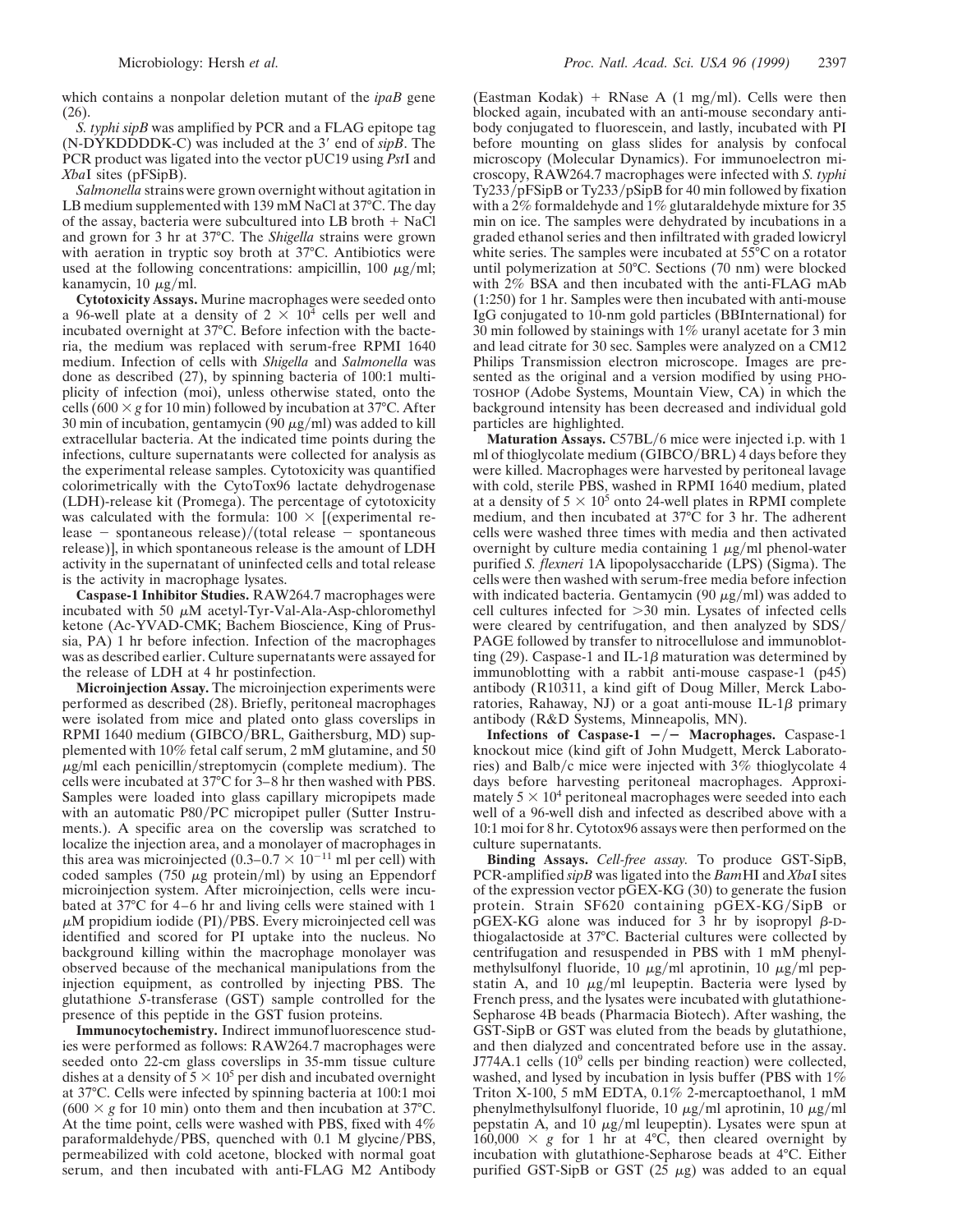aliquot of cell lysate and incubated overnight at 4°C, before washing with 60 bed volumes of 1% Triton X-100 in PBS. Proteins were eluted from the beads by boiling in SDS/PAGE sample buffer, separated by SDS/PAGE, transferred to nitrocellulose, and analyzed by immunoblotting with an anti-mouse caspase-1 antibody.

Infected, intact cell assay. Approximately  $8 \times 10^7$  J774A.1 cells were infected as described above with either SF620/ pFSipB or SF620/pSipB for 40 min at 37°C. Cells were washed with cold PBS three times, scraped, and collected by centrifugation. Cells were incubated in lysis buffer mentioned above, then spun at 2,700  $\times$  g for 30 min at 4°C. The lysates were cleared overnight by IgG-agarose beads before being incubated with IgG-agarose beads preloaded with the anti-FLAG M2 antibody. After washes with 40-bed volumes of 1% Triton X-100 in PBS, proteins were eluted and processed for immunoblotting as described above.

## **RESULTS**

*Salmonella***-Induced Macrophage Cytotoxicity Is SipB-Dependent.** The capacity of *S. typhimurium* and *S. typhi* to induce apoptosis in macrophages was first recognized by *in vitro* assays using two murine macrophage cell lines, J774A.1 and RAW264.7, and bone marrow-derived macrophages as target cells (6–8). Cell death was dependent on time and moi. We sought to determine the role of SipB in this process. Fig. 1 shows the results of a cell death assay for macrophages infected for 10 hr by wild-type *S. typhi*, the *sipB* mutant Ty233, or the mutant transformed by either vector alone or vector containing *sipB*. Cytotoxicity was determined by measuring the release of the cytoplasmic enzyme LDH. Wild-type *S. typhi* killed 52% of the macrophages, whereas loss of *sipB* expression led to an abrogation of cytotoxicity. The dying cells demonstrated the classical cellular and nuclear morphologic alterations of apoptosis (31) (data not shown). Adding *sipB* in trans led to a restoration of killing, thereby demonstrating that the cytotoxic defect was caused by the loss of SipB and not to a polar effect of the mutation on other members of the operon. Similar results were seen when RAW264.7 cells, murine peritoneal macrophages, and phorbol 12-myristate 13-acetatedifferentiated THP-1 human monocytic cells were tested in



FIG. 1. SipB dependence of the cytotoxicity of *Salmonella* on the J774A.1 macrophage cell line**.** Cells were infected at an moi of 100:1 for 10 hr and then processed for a LDH-release assay. The wild-type *S. typhi* (WT) was cytotoxic to J774A.1 cells. An insertion mutant of  $sip\overline{B}$  (SipB-) did not retain the cytotoxic phenotype, which can be complemented by  $\sin B$  in trans (SipB-/pFSipB). The negative control  $(SipB-/pUC19)$  did not restore the killing activity. The means and standard deviations of three experiments are shown.

cytotoxicity assays (data not shown). Our results are in agreement with the report of Chen *et al.* (7), in which a *sipB* mutant was found to be noncytotoxic.

**SipB Is Sufficient to Cause Apoptosis.** We performed microinjection studies to test whether SipB is directly involved in promoting apoptosis or indirectly involved by acting as a ''translocase'' (21, 22). At least 600 peritoneal macrophages for each sample were microinjected with  $750 \mu g/ml$  of either purified GST–SipB fusion protein, purified GST–IpaB, or GST alone as a negative control. Cell death was quantified by PI uptake into the nucleus of the cells and confirmed by morphological alterations consistent with apoptosis. Both GST–SipB and GST–IpaB killed macrophages efficiently  $(76 \pm 5\%$  and  $85 \pm 5\%$ , respectively), whereas, injection of GST at the same concentration yielded background levels of cytotoxicity (24  $\pm$  4%). Fig. 2 (*C* and *E*) shows cells with characteristic apoptotic morphology such as cell rounding, shrinkage, and vacuolization. These results provide evidence of a direct role for SipB in the induction of apoptosis.

**SipB Is Localized to the Cell Cytoplasm in** *Salmonella***-Infected Macrophages.** As a candidate effector molecule for inducing apoptosis, we investigated the subcellular localization of SipB. During the course of infection in macrophages, *Salmonellae* are maintained in an endosomal compartment; the bacteria never gain direct access to the cytoplasm. Indirect immunofluorescence was performed to determine whether



FIG. 2. Macrophages are killed after microinjection of SipB. Every macrophage in the field was microinjected with purified GST (*A* and *B*, same field), GST–IpaB (*C* and *D*, same field), or GST–SipB (*E* and *F*, same field) and then stained with PI in PBS without fixation. Apoptotic cells were then scored for PI uptake and cellular morphology. Many more cells are positive for PI uptake and apoptotic cellular alterations in GST–SipB (*E* and *F*) and GST–IpaB (*C* and *D*) injected cells than found in GST-injected cells (*A* and *B*). Arrowheads highlight some of the cells undergoing apoptosis. See text for quantification of the levels of apoptosis.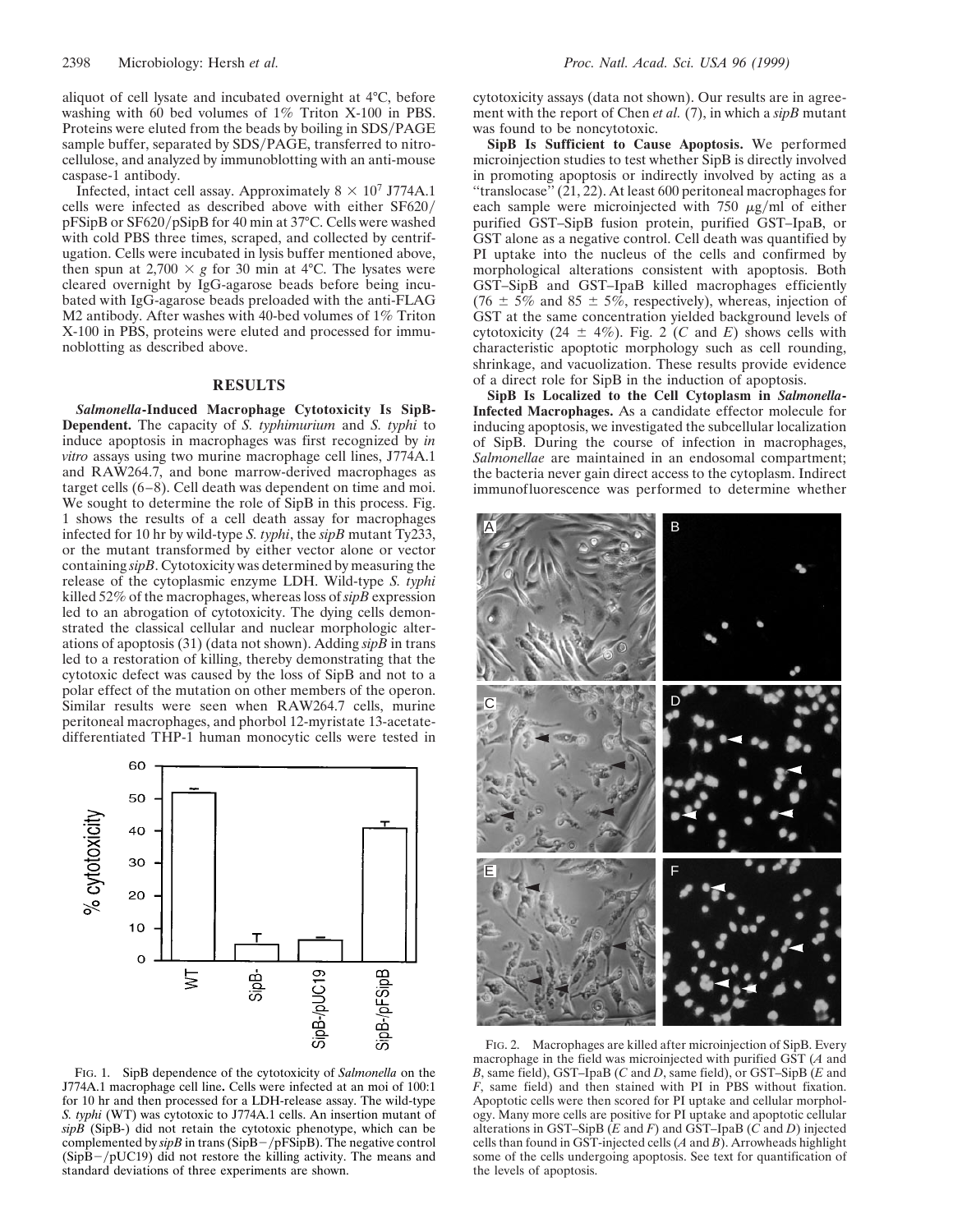SipB exists outside the confines of the phagosome during infection by *S. typhi*. By using PCR, we engineered a version of *sipB* that encodes the FLAG octapeptide epitope tag at the amino terminus of the protein (FSipB). The FSipB protein could then be detected by the monoclonal antibody against FLAG (M2Ab). FSipB is secreted by *S. typhi in vitro* and can complement *S. typhi* lacking endogenous SipB (Ty233) in macrophage cytotoxicity assays (data not shown). Macrophages were infected with either Ty233 as a negative control or Ty233 transformed with the FSipB construct  $(Tv233/$ pFSipB). After 45 min of infection, samples were processed for indirect immunofluorescence, and the slides were analyzed by confocal microscopy (Fig. 3 *A* and *B*). The bacteria and nuclei are visible in red because of staining by the DNA-binding dye PI. FSipB was detected by a fluorescein-labeled secondary antibody and appears green in the images. As seen in Fig. 3*A*, macrophages infected with  $Ty233/pFSipB$  contain a green fluorescence pattern that extends beyond the phagosomal boundary and encompasses a large portion of the cytoplasm. We noticed that SipB was not evenly distributed throughout the cytoplasm. In fact, even at later time points, this pattern of SipB dispersal persists (data not shown). There appears to be a restriction or exclusion of some nature occurring. Control



FIG. 3. Subcellular localization of SipB in *Salmonella*-infected macrophages. RAW264.7 cells infected with *S. typhi* Ty233 transformed by  $pF\text{SipB}(A, C, \text{and } E)$ ,  $p\text{SipB}(D \text{ and } F)$ , or vector alone  $(B)$ for 40 min. Indirect immunofluorescence (*A* and *B*): Both macrophage nuclei and the bacteria were stained with the DNA binding dye PI. FSipB was detected by using a fluorescein-labeled secondary antibody (green) and shown to be dispersed in the cytoplasm of infected macrophages. Immunoelectron microscopy: Gold particles show that the majority of FSipB is localized in the cytoplasm of the macrophage (*C* and *E*). There appears to be an association between FSipB and endomembranes, most notably endoplasmic reticulum. (*E*) Computer enhancement of signal found in *C*. SipB lacking the FLAG epitope was not detected (*D* and *F*). (*F*) Computer enhancement of signal found in *D*. (Bars =  $10 \mu m$ .)

cells infected with Ty233 (Fig. 3*B*) were not stained by the anti-FLAG antibody.

To address the uneven distribution of SipB and determine its localization with a higher degree of resolution, we performed immunoelectron microscopy. We used the Ty $233/$ pFSipB strain (Fig. 3*C*) and Ty233 transformed with SipB not containing the FLAG epitope  $(Tv233/pSipB)$  as a negative control (Fig. 3*D*). Macrophages were infected for 45 min with these two strains and processed for immunoelectron microscopy. To visualize the ImmunoGold particles, in Fig.3 *C* and *D* the background intensity of these images was decreased and the gold particles were labeled by using Adobe PHOTOSHOP to yield Fig. 3 *E* and *F*, respectively. The distribution of ImmunoGold particles representing FSipB localization concurs with the immunofluorescence images. There are gold particles associated with the bacterium and contained within the phagosome. However, a majority of the signal is found in the cytoplasm. Through a review of numerous images, we noticed that cytoplasmic SipB generally associated with intracellular membranes, predominantly what appears to be endoplasmic reticulum. As expected, sections of cells infected with the negative control Ty233/pSipB were not labeled (Fig. 3 *D*) and  $F$ ).

**SipB Binds Directly to Caspase-1.** The localization studies indicate that SipB is within the macrophage cytoplasm shortly after infection by *Salmonella*. Thus, SipB shares the same subcellular compartment as the proapoptotic caspase-1 (32). To determine whether SipB interacts directly with caspase-1, we undertook both cell-free and intact cell binding studies. Caspase-1 is expressed in macrophages as a 45-kDa precursor form, which then requires proteolytic processing to eventually yield the 10- and 20-kDa subunits of mature caspase-1 (33).

For the cell-free binding assay, we generated a GST–SipB fusion protein to use as a ligand for affinity purifications. Macrophage cytoplasmic lysates were incubated with either GST–SipB or GST alone and then applied to glutathioneagarose beads. Immunoblotting of the fraction bound by GST–SipB revealed two proteins recognized by an anticaspase-1 antibody (Fig. 4*A*). The molecular masses of these proteins were 45 and 33 kDa, matching the sizes of the precursor form of caspase-1 and an intermediate cleavage product. The interaction between SipB and caspase-1 was specific because the anti-caspase-1 antibody did not detect any proteins in the GST bound fraction.

To test whether SipB binds to caspase-1 during an actual cellular infection, we infected J774A.1 macrophages with the *Shigella* strain SF620 transformed to express either FSipB or



FIG. 4. Binding assays to determine if SipB binds to caspase-1. (*A*) Western blot analysis of GST (lane 1) and GST–SipB (lane 2) affinity-purified proteins from J774A.1 cell lysates resolved on  $15\%$ SDS/PAGE gel with anti-mouse caspase-1 rabbit serum. GST-SipB specifically bound to two proteins of 45 and 33 kDa recognized by the anti-caspase-1 antibody. These proteins are the precursor of caspase-1 and one of its intermediate forms. (*B*) Western blot analysis of proteins coimmunoprecipitated by anti-FLAG antibody from J774A.1 cells infected for 40 min with either  $SF620/pSipB$  (lane 2) or  $SF620/pSipB$ pFSipB (lane 3). Included as control is lysate from uninfected equivalent number of cells (lane 1). Samples were resolved on 15% SDS/PAGE and immunoblotted with an anti-caspase-1 antibody. The precursor form of caspase-1 (p45) was coimmunoprecipitated with FSipB, demonstrating that SipB binds to caspase-1 during infection of macrophages. No proteins immunoprecipitated from the lysate of cells exposed to SipB lacking the FLAG epitope were recognized by the anti-caspase-1 antibody.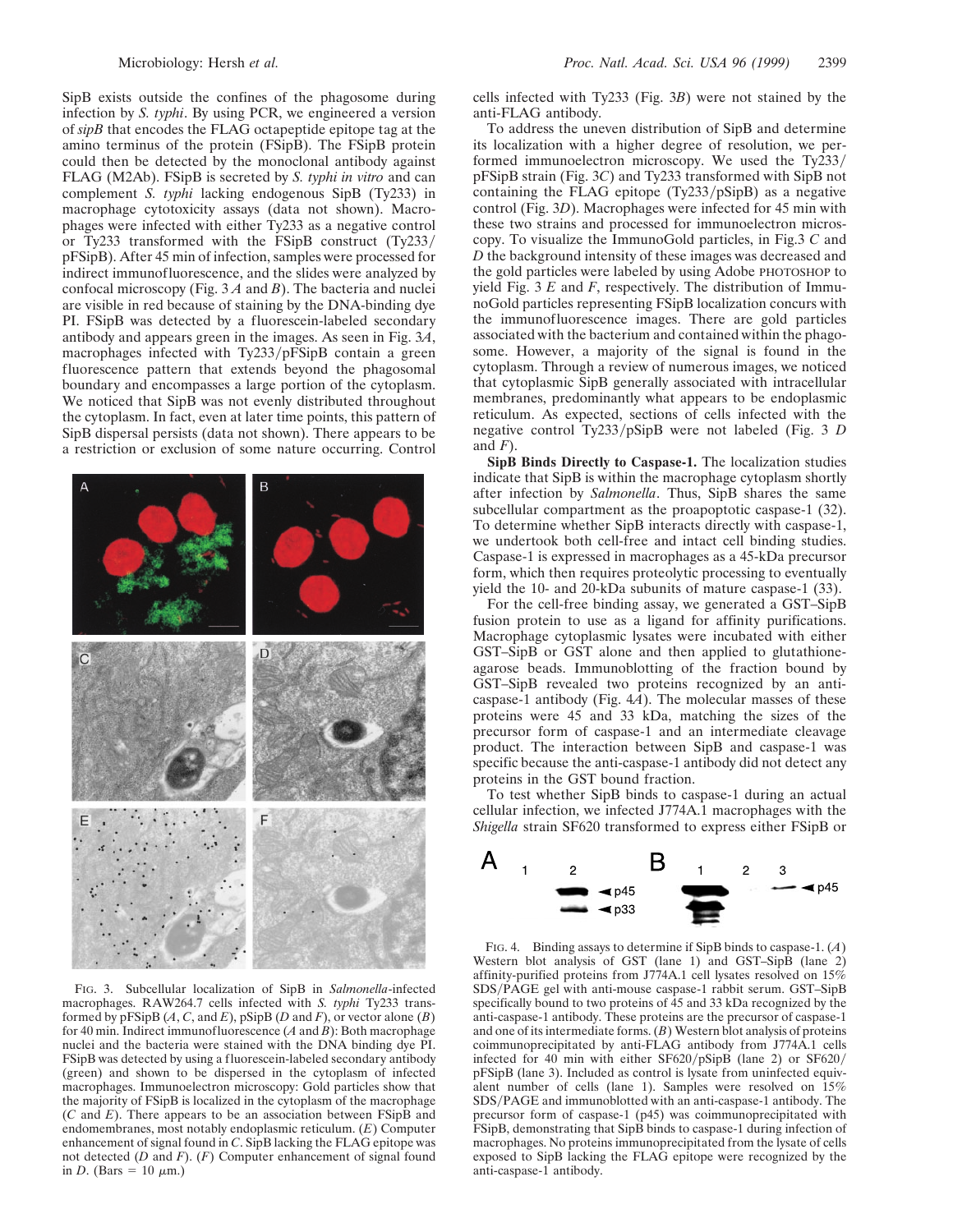SipB. We used this mutant strain because it induces apoptosis more synchronously than the *Salmonella* strains, probably because it delivers SipB more efficiently to the population of macrophages. After 40 min of infection the cells were lysed and the cytoplasmic fractions were probed with IgG-agarose beads loaded with the anti-FLAG antibody. The resulting immunoprecipitates were analyzed by immunoblotting with the anticaspase-1 antibody (Fig. 4*B*). As expected, caspase-1 was not precipitated from the lysate of cells infected with SF620 expressing SipB lacking the FLAG epitope. However, FSipB did bind to the 45 kDa precursor form of caspase-1, thereby showing that the binding we observed *in vitro* also occurs during an infection of macrophages.

**Caspase-1 Activation by SipB Is Necessary for Cytotoxicity.** The biological relevance of the interaction between SipB and caspase-1 was then examined. We tested whether exposure to SipB during an infection by *Salmonella* leads to the catalytic processing of the 45-kDa precursor form of caspase-1 to the 20 and 10-kDa subunits of the mature enzyme. The lysates of LPS-activated peritoneal macrophages infected with *S. typhimurium* were analyzed by immunoblotting with an anticaspase-1 antibody (Fig. 5*A*). LPS activation of the macrophages did not cause an up-regulation in the expression of caspase-1. Maturation of caspase-1 to the 20-kDa form was detected within 10 min of infection by wild-type *S. typhimurium* and the levels of this mature form continued to increase throughout the course of the observed infection. Note that the smaller 10-kDa subunit cannot be detected by this antibody and so is not visible in the immunoblot. As expected, infection for 70 min with the noncytotoxic *sipB* insertion mutant ST100 did not result in processing of the enzyme.

A test for the induction of caspase-1 biological activity is to determine the maturation status of one of its known substrates,



FIG. 5. Caspase-1 is activated during infection of macrophages infected with *Salmonella*. (*A* and *B*) LPS-activated murine peritoneal macrophages were infected with *S. typhimurium* C5. After 10 min (lane 2), 25 min (lane 3), 40 min (lane 4), and 70 min (lane 5) of infection, cell lysates were resolved on an 15% SDS/PAGE gel and immunoblotted with either an anti-caspase-1 antibody  $(A)$  or an anti-IL-1 $\beta$ antibody (*B*). As a control, macrophages were infected with the *sipB* mutant ST100 for 70 min (lane 1 in each gel) and processed in parallel. Both caspase-1 and its specific substrate IL-1 $\beta$  undergo catalytic maturation within 10 min of infection with mature forms accumulating throughout the course of infection observed.



FIG. 6. Caspase-1 is essential for the induction of apoptosis. (*A*) Protection by YVAD of RAW264.7 macrophages from *Salmonella*induced cell death. At 1 hr before infection with *S. typhimurium* SL1344 at an moi of either 100:1 (1 and 2) or 50:1 (3 and 4), cells were preincubated with 50  $\mu$ M Ac-YVAD-CMK (2 and 4) or media alone (1 and 3). The presence of the caspase-1 inhibitor led to a decrease in cytotoxicity. (*B*) Caspase-1 is necessary for *Salmonella*-induced cytotoxicity. Peritoneal macrophages from either wild-type or caspase-1 <sup>2</sup> mice were infected for 8 hr with S. *typhimurium* SL1344 or BJ66. SL1344 killed the macrophages from the wild-type mice, whereas neither SL1344 nor BJ66 were able to kill macrophages lacking caspase-1. The means and SDs of three experiments are shown.

IL-1 $\beta$ . This proinflammatory cytokine exists as a precursor form of 31 kDa, which can be specifically cleaved into the mature, biologically active 17-kDa form. Activation of peritoneal macrophages with LPS treatment leads to an upregulation of IL-1 $\beta$  precursor expression to levels detectable by immunoblotting with an anti-IL-1 $\beta$  antibody. As shown in Fig. 5*B*, infection with wild-type *S. typhimurium* results in the cleavage of IL-1 $\beta$  to its mature form, whereas IL-1 $\beta$  was not cleaved after infection with ST100. Thus, caspase-1 is activated by *Salmonella* infection.

**Caspase-1 Is Directly Involved in** *Salmonella***-Induced Apoptosis.** The activation of caspase-1 was found to be important in *Salmonella*-induced macrophage apoptosis. Caspase-1 activity can be irreversibly blocked by the inhibitor Ac-YVAD-CMK that has a high affinity for this protease. As shown in Fig. 6*A*, pretreatment of macrophages with Ac-YVAD-CMK before infection by wild-type *S. typhimurium* led to a significant decrease in killing to either 7% or 27% of wild-type cytotoxicity depending on the moi used for the infection. Incubation of the cells with inhibitor alone did not alter their survival rate (data not shown).

To determine whether caspase-1 is essential for the cytotoxicity observed, we infected peritoneal macrophages derived from wild-type and caspase-1 knockout mice with either *S. typhimurium* SL1344 or the noninvasive derivative BJ66. After 8 hr of infection, SL1344, but not BJ66, killed  $\approx 85\%$  of the macrophages harvested from wild-type mice, whereas peritoneal macrophages lacking caspase-1 were insensitive to *Salmonella*-induced cytotoxicity (Fig. 6*B*). Therefore, caspase-1 activity is necessary for the process of apoptosis to occur in response to *Salmonella* infection.

## **DISCUSSION**

We have identified the secreted protein SipB as the effector molecule responsible for the induction of apoptosis in macrophages infected by *S. typhimurium* and *S. typhi*. Macrophages undergo cell death when microinjected with purified SipB, demonstrating that this molecule is sufficient to induce apoptosis. Cytoplasmically-distributed SipB directly engages a key component of the macrophage's apoptotic machinery caspase-1. It is this interaction that presumably leads to the activation of caspase-1 (Fig. 5*A*), thereby promoting as yet undefined downstream events necessary for apoptosis. As seen